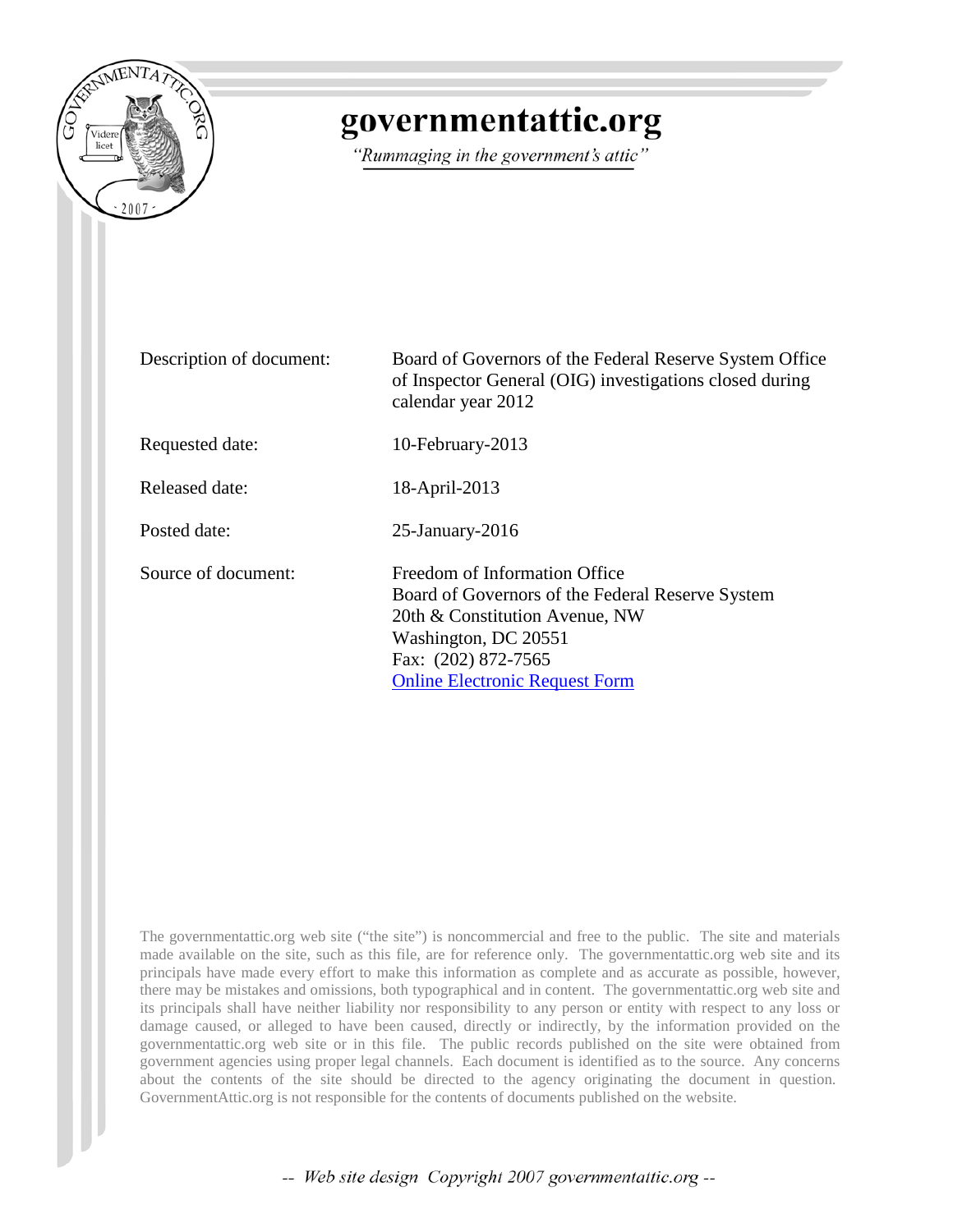

BOARD OF GOVERNORS Or THE **FECERAL RESERVE SYSTEM WASHINGTON, O. C. 20551** 

ADDRESS OFFICIAL CORRESPONDENCE TO THE BOARD

April 18, 2013

Re: FOIA Request No. 2013-190

This is in response to your letter to the Board's Office of the Inspector General ("OIG") dated February 10, 2013, and received by the Board's Freedom of Information Office on February 20. Pursuant to the Freedom of Information Act ("FOIA"), 5 U.S.C. § 552, you request the following:

> [A] printout/list/digital file of the FRB OIG investigations closed during calendar year 2012 [including] the subject, title and topic of the closed investigation, and whatever other fields are available such as the date opened and the date closed, the case number, etc.

Staff searched Board records and made suitable inquiries with OIG staff but did not locate a document responsive to your request. As a general matter, the FOIA does not require the creation of records in response to an individual's request for information. Nonetheless, OIG staff exercised reasonable effort in creating a document responsive to your request. The Board's Freedom of Information office will provide you with the document you seek under separate cover. Your request, therefore, is granted in full.

Very truly yours,

1 Margaret M Shanks

Deputy Secretary of the Board